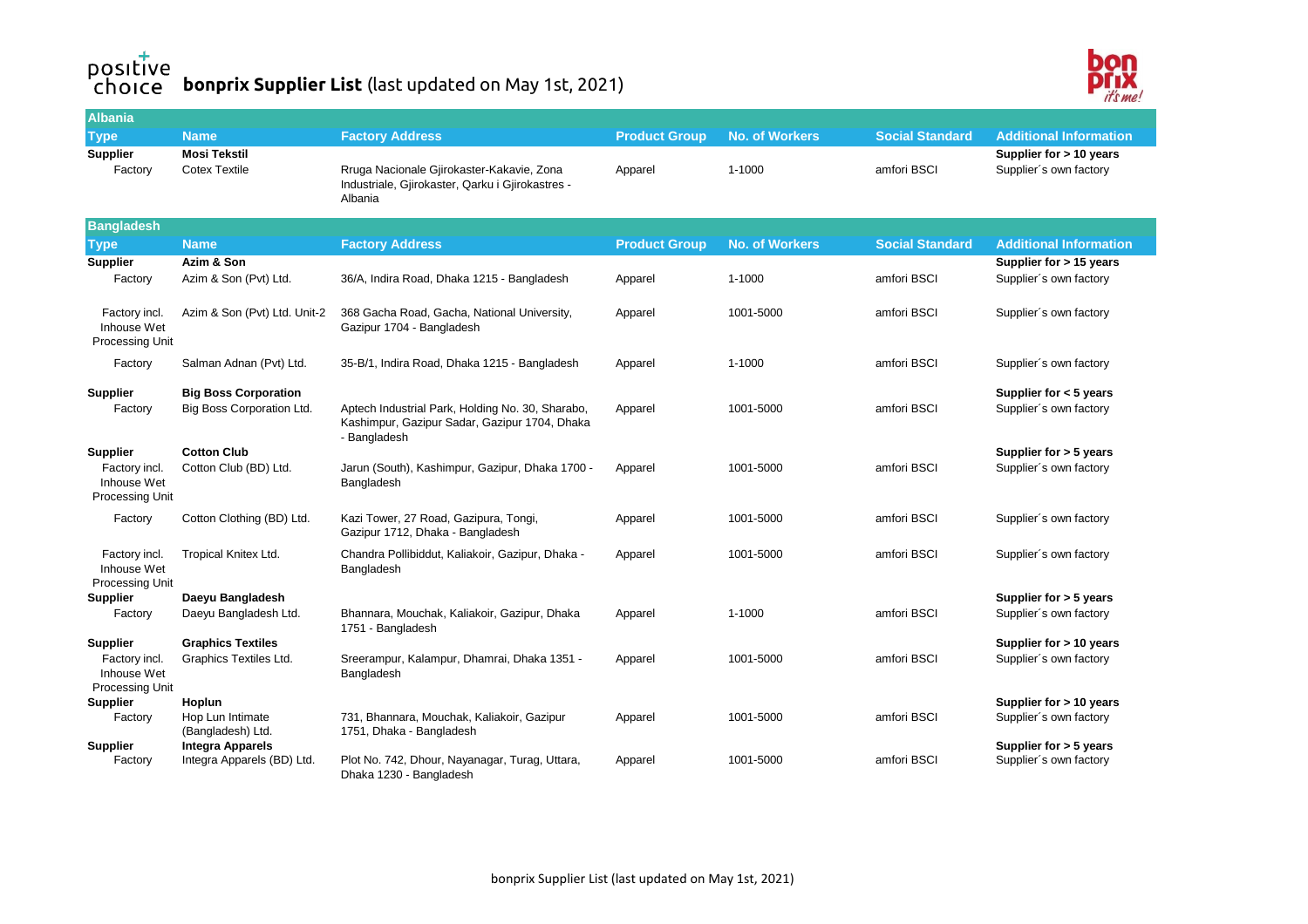| <b>Type</b>                                                               | <b>Name</b>                                                        | <b>Factory Address</b>                                                                                 | <b>Product Group</b> | <b>No. of Workers</b> | <b>Social Standard</b> | <b>Additional Information</b>                      |
|---------------------------------------------------------------------------|--------------------------------------------------------------------|--------------------------------------------------------------------------------------------------------|----------------------|-----------------------|------------------------|----------------------------------------------------|
| <b>Supplier</b><br>Factory incl.<br>Inhouse Wet<br>Processing Unit        | <b>Islam Knit</b><br>Islam Knit Designs Ltd.                       | Block F, Holding No. 119, Jarun, Konabari,<br>Gazipur 1346, Dhaka - Bangladesh                         | Apparel              | 1001-5000             | amfori BSCI            | Supplier for > 5 years<br>Supplier's own factory   |
| Factory                                                                   | Islam Knit Designs Ltd. (Unit-<br>2)                               | 301, Nayapara, Kashimpur, Gazipur 1346,<br>Dhaka - Bangladesh                                          | Apparel              | 1-1000                | amfori BSCI            | Supplier's own factory                             |
| <b>Supplier</b><br>Factory                                                | <b>Jeans &amp; Polo Limited</b><br>Jeans & Polo Ltd.               | Plot-B-91, BSCIC Industrial Area, Tongi, Gazipur<br>1710, Dhaka - Bangladesh                           | Apparel              | 1-1000                | amfori BSCI            | Supplier for > 5 years<br>Supplier's own factory   |
| Factory                                                                   | A M Fashion                                                        | Majukhan, Harbaid, Gazipur Sadar, Gazipur<br>1710 - Bangladesh                                         | Apparel              | $1 - 1000$            | amfori BSCI            | Supplier's own factory                             |
| <b>Supplier</b><br>Factory incl.<br>Inhouse Wet<br><b>Processing Unit</b> | <b>Noman Terry Towel</b><br>Noman Terry Towel Mills Ltd.           | Vawal Mirzapur East, P.O: Mirzapur, Gazipur<br>Sadar, Gazipur 1701, Dhaka - Bangladesh                 | <b>Home Textiles</b> | 5001 - 10000          | amfori BSCI            | Supplier for > 5 years<br>Supplier's own factory   |
| <b>Supplier</b><br>Factory                                                | Louietex<br>Louietex Manufacturing Ltd.                            | Shondha, Sharifpur, National University, Gazipur<br>1704, Dhaka - Bangladesh                           | Apparel              | 1001-5000             | amfori BSCI            | Supplier for > 10 years<br>Supplier's own factory  |
| <b>Supplier</b><br>Factory incl.<br>Inhouse Wet<br><b>Processing Unit</b> | <b>Masco</b><br>Masco Industries Ltd.<br>(Composite Knit Garments) | Plot No. 221-223, Khairtail, Shataish Road,<br>Tongi, Gazipur 1712, Dhaka - Bangladesh                 | Apparel              | 1001-5000             | amfori BSCI            | Supplier for > 10 years<br>Supplier's own factory  |
| Factory                                                                   | Masco Industries Ltd.                                              | 22 Wazuddin Complex, Shataish Road,<br>Gazipura, Tongi, Gazipur 1712, Dhaka -<br>Bangladesh            | Apparel              | 1001-5000             | amfori BSCI            | Supplier's own factory                             |
| <b>Supplier</b><br>Factory incl.<br>Inhouse Wet<br><b>Processing Unit</b> | <b>Oasis Fashion</b><br>Oasis Fashion Ltd.                         | 591 Gacha, Board Bazar, Gazipur, Dhaka -<br>Bangladesh                                                 | Apparel              | $1 - 1000$            | amfori BSCI            | Supplier for > 10 years<br>Supplier's own factory  |
| Factory incl.<br>Inhouse Wet<br>Processing Unit                           | Oasis Fashion Ltd. - Unit 2                                        | Kashem Complex, Gacha Road, Gacha Union,<br>Gazipur, Dhaka - Bangladesh                                | Apparel              | 1001-5000             | amfori BSCI            | Supplier's own factory                             |
| <b>Supplier</b><br>Factory                                                | <b>Orient Allure Lingerie</b><br>Orient Allure Lingerie Ltd.       | Konabari, Gazipur Sadar, Gazipur 1346, Dhaka -<br>Bangladesh                                           | Apparel              | $1 - 1000$            | amfori BSCI            | Supplier for > 5 years<br>Supplier's own factory   |
| <b>Supplier</b><br>Factory                                                | <b>RGR Sweater</b><br><b>RGR Sweater Ltd.</b>                      | Madhakhala, Sreepur, Gazipur 1740, Dhaka -<br>Bangladesh                                               | Apparel              | 1001-5000             | amfori BSCI            | Supplier for $<$ 5 years<br>Supplier's own factory |
| <b>Supplier</b><br>Factory                                                | <b>Starlight Sweaters</b><br>Starlight Sweaters Ltd.               | Vogra, Post National University, Gazipur Sadar,<br>Gazipur 1704, Dhaka - Bangladesh                    | Apparel              | 1001-5000             | amfori BSCI            | Supplier for > 5 years<br>Supplier's own factory   |
| <b>Supplier</b><br>Factory incl.<br>Inhouse Wet<br>Processing Unit        | <b>United Textile Group</b><br>Essential Clothing Ltd.             | Akulicala, Shakasshor, Moddhopara, Kaliakoir,<br>Gazipur 1750, Dhaka - Bangladesh                      | Apparel              | $1 - 1000$            | amfori BSCI            | Supplier for > 20 years                            |
| Factory incl.<br>Inhouse Wet<br>Processing Unit                           | Northern Fashion Limited                                           | Plot No. 16-18, South Panishail, EPZ Kaliakoir<br>Road, Kashimpur, Gazipur 1349, Dhaka -<br>Bangladesh | Apparel              | 1001-5000             | amfori BSCI            |                                                    |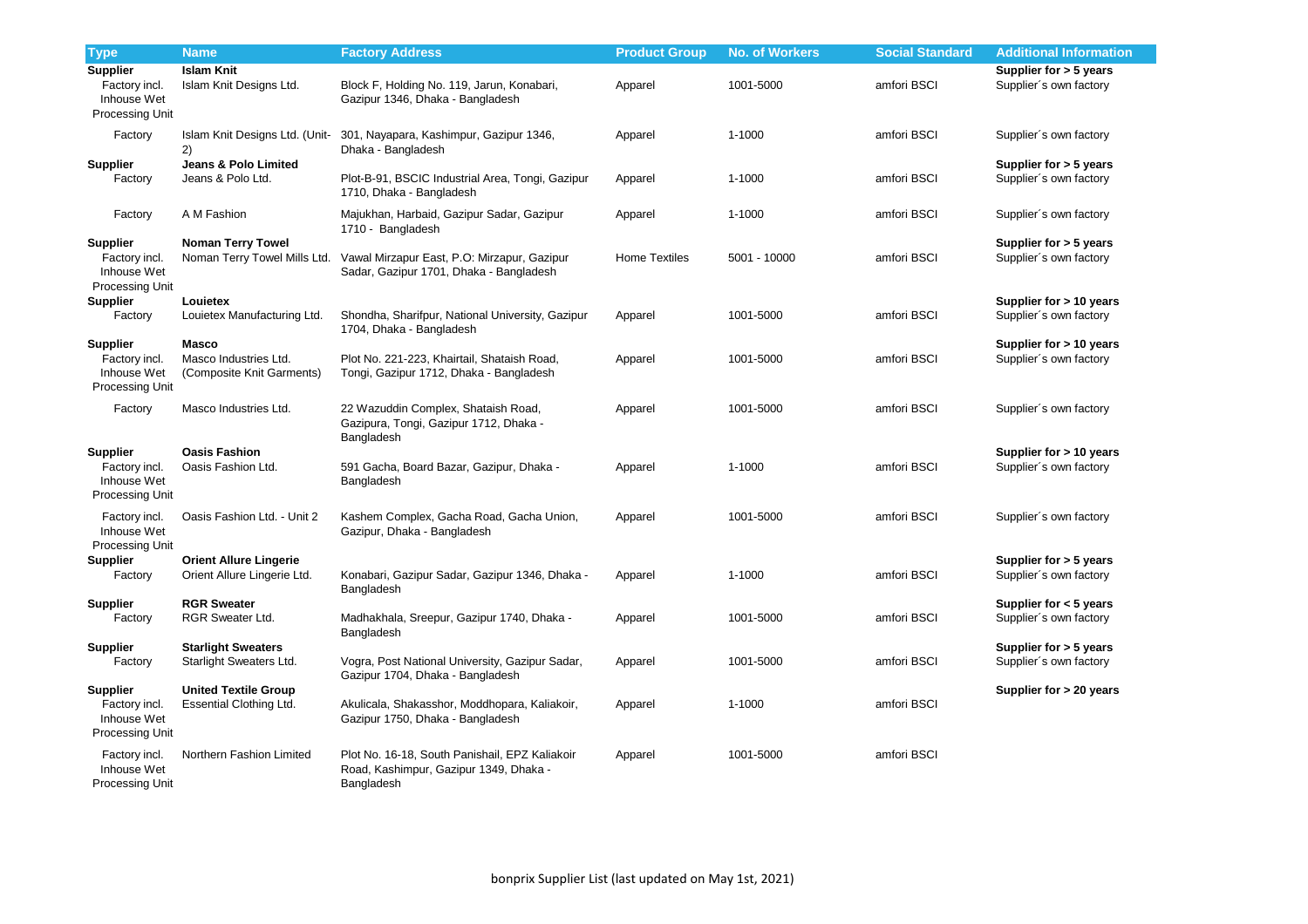| <b>Type</b>                | <b>Name</b>                                           | <b>Factory Address</b>                                                                                                               | <b>Product Group</b> | <b>No. of Workers</b> | <b>Social Standard</b> | <b>Additional Information</b>                      |
|----------------------------|-------------------------------------------------------|--------------------------------------------------------------------------------------------------------------------------------------|----------------------|-----------------------|------------------------|----------------------------------------------------|
| <b>Supplier</b><br>Factory | <b>Universal Lingerie</b><br>Intimate Apparels Ltd.   | Plot No. 91-93 & 15, Sector 03, Karnaphuli EPZ,<br>North Patenga, Chittagong 4204 - Bangladesh                                       | Apparel              | 1001-5000             | amfori BSCI            | Supplier for > 5 years<br>Supplier's own factory   |
| Factory                    | Intimate Creations Ltd.                               | Plot 62-63, Sector 07, South Halishahar,<br>Chittagong Export Processing Zone, Chittagong<br>4223 - Bangladesh                       | Apparel              | 1-1000                | amfori BSCI            | Supplier's own factory                             |
| <b>Cambodia</b>            |                                                       |                                                                                                                                      |                      |                       |                        |                                                    |
| <b>Type</b>                | <b>Name</b>                                           | <b>Factory Address</b>                                                                                                               | <b>Product Group</b> | <b>No. of Workers</b> | <b>Social Standard</b> | <b>Additional Information</b>                      |
| <b>Supplier</b>            | <b>Huamei Knitting</b>                                |                                                                                                                                      |                      |                       |                        | Supplier for $<$ 5 years                           |
| Factory                    | New Huamei Knitting &<br>Clothing (Cambodia) Co. Ltd. | National Road No. 4, Keo Odom Village,<br>Tropaing Kong Commune, Somrong Tong<br>District, Kampong Spoe - Cambodia                   | Apparel              | 1-1000                | amfori BSCI            | Supplier's own factory                             |
| <b>Supplier</b>            | Shanghai Rongyu Garment                               |                                                                                                                                      |                      |                       |                        | Supplier for > 10 years                            |
| Factory                    | SWJ (Cambodia) Garment<br>Co. Ltd.                    | Phom Borey Kamkor, Sangkat Chbar<br>Morn, Krong Chbar Morn, Kompong Spue<br>Province, Kampong Spoe - Cambodia                        | Apparel              | 1-1000                | amfori BSCI            | Supplier's own factory                             |
| <b>Supplier</b>            | Winwave                                               |                                                                                                                                      |                      |                       |                        | Supplier for > 5 years                             |
| Factory                    | Wincam                                                | Toul Kok Village, Toul Sangke Quarter Russey<br>Keo distric, Phnom Penh - Cambodia                                                   | Apparel              | 1-1000                | amfori BSCI            | Supplier's own factory                             |
| <b>Supplier</b>            | Yihua                                                 |                                                                                                                                      |                      |                       |                        | Supplier for > 15 years                            |
| Factory                    | Jin Yihua (Cambodia)<br>Garment Co. Ltd.              | Building D1, National Road 3, Sre Nhor Village,<br>Porng Toeuk Commune, Dangkor District,<br>Phnom Penh - Cambodia                   | Apparel              | 1-1000                | amfori BSCI            | Supplier's own factory                             |
| <b>China</b>               |                                                       |                                                                                                                                      |                      |                       |                        |                                                    |
| <b>Type</b>                | <b>Name</b>                                           | <b>Factory Address</b>                                                                                                               | <b>Product Group</b> | <b>No. of Workers</b> | <b>Social Standard</b> | <b>Additional Information</b>                      |
| <b>Supplier</b><br>Factory | Anhui Jinhua<br>Profashional Ltd.                     | No. 6 Tiangu Road, Economic Development<br>Zone, Hanshan County, Ma'anshan 238100,<br>Anhui - China                                  | Apparel              | 1-1000                | SA8000                 | Supplier for $<$ 5 years<br>Supplier's own factory |
| <b>Supplier</b>            | <b>Damei</b>                                          |                                                                                                                                      |                      |                       |                        | Supplier for > 10 years                            |
| Factory                    | Hebei Darui Garments Co.<br>Ltd.                      | South West of Chenglizhuang, No. 107 National<br>Highway East, Zhengding Town, Zhengding<br>County, Shijiazhuang City, Hebei - China | Apparel              | 1-1000                | SA8000                 | Supplier's own factory                             |
| Factory                    | <b>Hebei Zhongying Garments</b><br>Co. Ltd.           | Yicun, Dalu Village, Dalucun Town, Ningjin<br>County, Xingtai, Hebei - China                                                         | Apparel              | 1-1000                | SA8000                 | Supplier's own factory                             |
| Factory                    | Qian'an Jimei Garment Co.<br>Ltd.                     | North Yanggezhuang Village, Yanggezhuang<br>Town, Qian'an, Hebei - China                                                             | Apparel              | $1 - 1000$            | SA8000                 | Supplier's own factory                             |
| Factory                    | Qian'an Jin Yang Garment<br>Co. Ltd.                  | South of Qi Li Kan Village, Shansheyan<br>Township, Qian'an - China                                                                  | Apparel              | $1 - 1000$            | SA8000                 | Supplier's own factory                             |
| <b>Supplier</b><br>Factory | <b>Donice</b><br>Weihai Knit Garment Co. Ltd.         | No. 87 Bohai Road, Economic & Technology<br>Development Zone, Huan Cui Districts, Weihai<br>City, Shandong Province, China           | Apparel              | 1-1000                | SA8000                 | Supplier for > 10 years<br>Supplier's own factory  |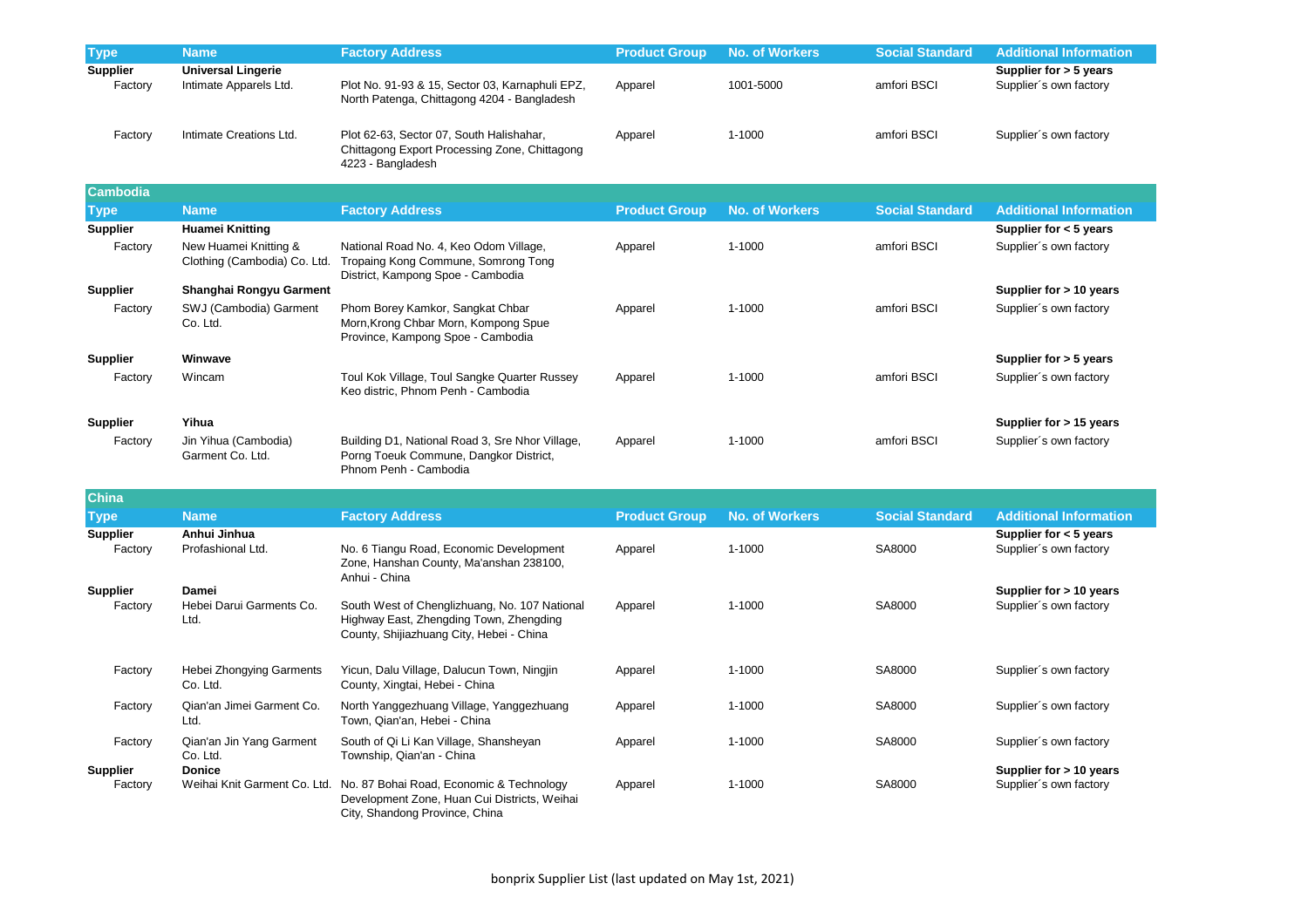| <b>Type</b>                | <b>Name</b>                                                                      | <b>Factory Address</b>                                                                                                       | <b>Product Group</b> | <b>No. of Workers</b> | <b>Social Standard</b> | <b>Additional Information</b>                      |
|----------------------------|----------------------------------------------------------------------------------|------------------------------------------------------------------------------------------------------------------------------|----------------------|-----------------------|------------------------|----------------------------------------------------|
| <b>Supplier</b><br>Factory | <b>Footsun Group</b><br>Ind. Ltd.                                                | Fuxing Footwear & Machinery Changlin Village, Licheng District, Putian<br>351100, Fujian - China                             | Footwear             | 1-1000                | amfori BSCI            | Supplier for > 20 years<br>Supplier's own factory  |
| <b>Supplier</b><br>Factory | <b>G.Y. Textile</b><br>Rushan Dexin Garment Co.<br>Ltd.                          | North Part, Beijiang Village, City Proper<br>Representative Office, Rushan City, Weihai,<br>Shandong - China                 | Apparel              | 1-1000                | amfori BSCI            | Supplier for > 15 years                            |
| Factory                    | Weihai Wenhua Garment<br>Co.,Ltd                                                 | No. 32 Xinglong Street, Wendeng District,<br>Weihai 264400, Shandong - China                                                 | Apparel              | 1-1000                | amfori BSCI            |                                                    |
| <b>Supplier</b><br>Factory | <b>Guangdong Textiles</b><br>Foshan Shunde Xibu<br>Garments Co. Ltd.             | Unit C, Cangmen Commercial Street, Junan<br>Town, Shunde District, Foshan, Guangdong -<br>China                              | Apparel              | 1-1000                | SA8000                 | Supplier for > 20 years                            |
| Factory<br><b>Supplier</b> | Factory<br><b>Hangzhou Kellen</b>                                                | Guangzhou Ledeshi Garment No. 41, Weishan Road, Xintang Town,<br>Zengcheng District, Guangzhou - China                       | Apparel              | 1-1000                | amfori BSCI            | Supplier for $> 10$ years                          |
| Factory                    | Hangzhou Jidalai Shoes Co.,<br>Ltd.                                              | Shisanfang Village, Puyang Town, Xiaoshan<br>District, Hangzhou 311255, Zhejiang - China                                     | Footwear             | 1-1000                | amfori BSCI            |                                                    |
| Factory                    | Lanxi Feilong Shoes Co. Ltd.                                                     | Dongzhaiqiao Village, Xiangxi Town, Lanxi,<br>Zhejiang - China                                                               | Footwear             | 1-1000                | amfori BSCI            |                                                    |
| <b>Supplier</b><br>Factory | Jiahe Int'L Group Trading<br>Xinqile (Fujian) Industrial<br>Development Co. Ltd. | Liupu Industrial Zone, Yangdai Village, Chendai<br>Town, Jinjiang 362200, Fujian - China                                     | Footwear             | 1-1000                | amfori BSCI            | Supplier for > 10 years                            |
| <b>Supplier</b><br>Factory | Johof Industrial<br>Anqiu Haitai Embroidery Co.<br>Ltd.                          | No. 24 Minghu North Road, Economic<br>Development Zone, Anqiu City, Weifang 262100,<br>Shandong - China                      | <b>Home Textiles</b> | 1-1000                | amfori BSCI            | Supplier for > 5 years                             |
| Factory                    | Ltd.                                                                             | Haining Xuhui Chuangshi Co. 1. Building, No.7 Shenshi North Road, Lianmeng<br>Village, Xucun Town, Haining, Zhejiang - China | <b>Home Textiles</b> | 1-1000                | amfori BSCI            |                                                    |
| Factory                    | Ningbo Zhenfei Decorated<br>Curtain Co. Ltd.                                     | Zone C, Industrial Park, Ditang Street, Yuyao<br>315490, Zhejiang - China                                                    | <b>Home Textiles</b> | 1-1000                | amfori BSCI            |                                                    |
| Factory                    | Pu Jiang GC Home Textile<br>Industry And Trade Co. Ltd.                          | No. 213 Jinlei Road, Pujiang County, Jinhua,<br>Zhejiang - China                                                             | <b>Home Textiles</b> | 1-1000                | amfori BSCI            |                                                    |
| Factory                    | Qingdao Starriver<br>International Trading Co. Ltd.<br>(Chengyang Branch)        | No. 2 Jingping Road, Xiazhuang Street,<br>Chengyang District, Qingdao, Shandong - China                                      | <b>Home Textiles</b> | 1-1000                | amfori BSCI            |                                                    |
| <b>Supplier</b><br>Factory | <b>Kwong Wah Garment</b><br>Zhongshan Kwong Wah<br>Garment Co. Ltd.              | No. 20, Taohuasha St., Feilong Industrial Estate,<br>Xiaolan Town, Zhongshan Guangdong - China                               | Apparel              | 1-1000                | amfori BSCI            | Supplier for $> 5$ years<br>Supplier's own factory |
| <b>Supplier</b><br>Factory | <b>Nantong Yaohan</b><br>Nantong Yaohanxing                                      | No. 188, Building 3, Xinsheng Road,<br>Industrial and Trading Co. Ltd. Chongchuan District, Nantong, Jiangsu - China         | Apparel              | $1 - 1000$            | amfori BSCI            | Supplier for $> 5$ years<br>Supplier's own factory |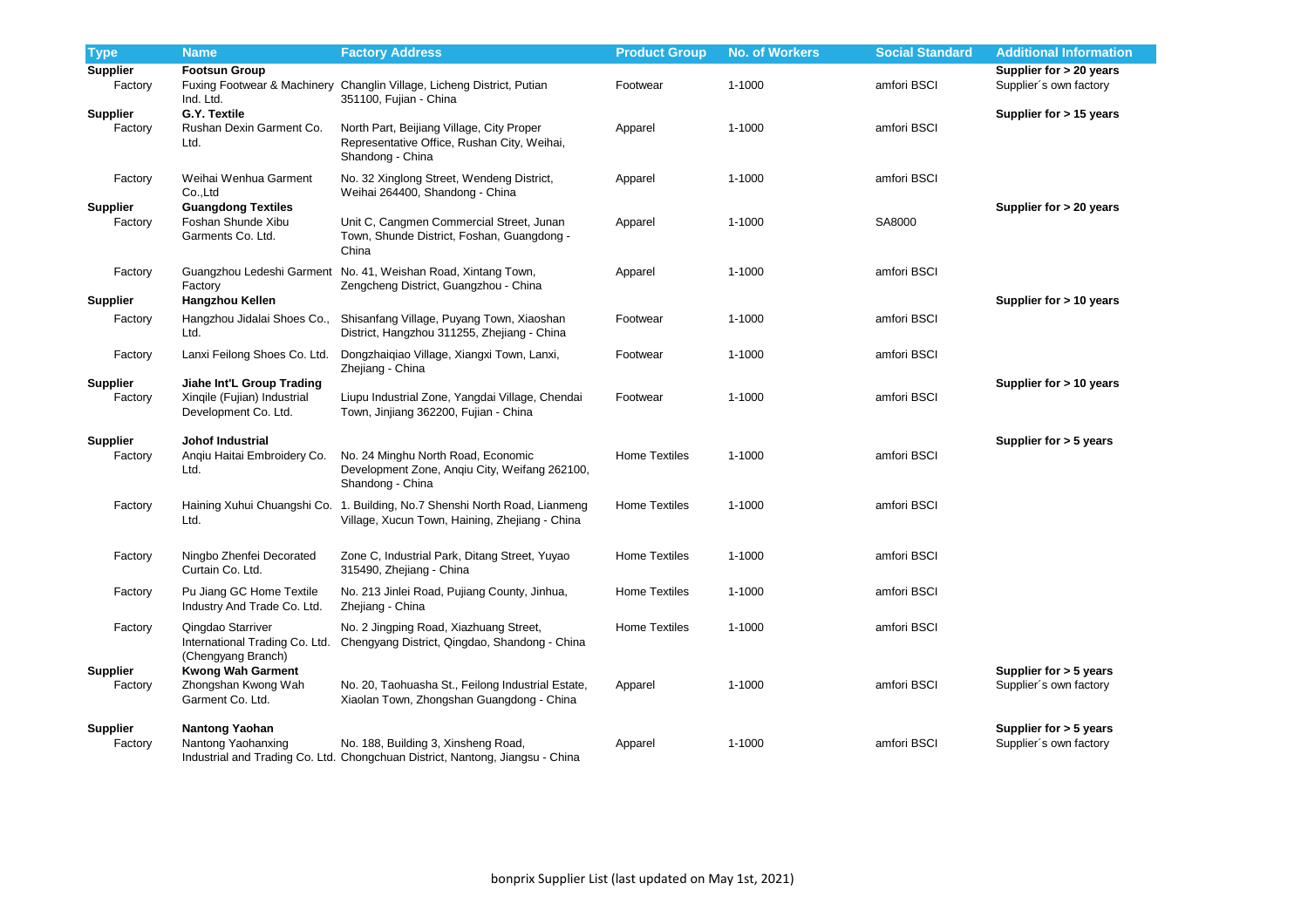| <b>Type</b>                                                               | <b>Name</b>                                                                 | <b>Factory Address</b>                                                                                                                                   | <b>Product Group</b> | <b>No. of Workers</b> | <b>Social Standard</b> | <b>Additional Information</b>                     |
|---------------------------------------------------------------------------|-----------------------------------------------------------------------------|----------------------------------------------------------------------------------------------------------------------------------------------------------|----------------------|-----------------------|------------------------|---------------------------------------------------|
| <b>Supplier</b><br>Factory                                                | <b>Nantong Shuangfeng</b><br>Hubei Shuofeng Textile and<br>Garment Co. Ltd. | Dan Jiang Kou Garment Industry Zone, Ding Jia<br>Ying Town, Danjiang Kou, Hubei - China                                                                  | Apparel              | $1 - 1000$            | amfori BSCI            | Supplier for > 5 years<br>Supplier's own factory  |
| Factory                                                                   | & Garment Co. Ltd.                                                          | Nantong Shuangfeng Textiles Group 21, Kan'an East Village, Xingren Town,<br>Tongzhou District, Nantong, Jiangsu - China                                  | Apparel              | 1-1000                | amfori BSCI            | Supplier's own factory                            |
| <b>Supplier</b><br>Factory                                                | <b>New Light</b><br>Paklik Garment Co. Ltd.                                 | No. 55, Nankang Street, Chongtou Village, Shaxi<br>Town, Zhongshan 528400, Guangdong - China                                                             | Apparel              | 1-1000                | amfori BSCI            | Supplier for > 15 years<br>Supplier's own factory |
| Factory                                                                   | Zhong Shan Pak Wai<br>Garment Co. Ltd.                                      | No. 54 Nankang Street, Chongtou Village, Shaxi<br>Town, Zhongshan 528400, Guangdong - China                                                              | Apparel              | $1 - 1000$            | amfori BSCI            | Supplier's own factory                            |
| <b>Supplier</b><br>Factory                                                | Panfolio<br>Panfolio (Qingxin) Garment<br>Co. Ltd.                          | No. 2 Ying Fu Industrial Zone, Tai Ping Town,<br>Qingxin Country, Qingyuan, Guangdong - China                                                            | Apparel              | 1-1000                | amfori BSCI            | Supplier for > 20 years<br>Supplier's own factory |
| <b>Supplier</b>                                                           | Qingdao Care                                                                |                                                                                                                                                          |                      |                       |                        | Supplier for > 15 years                           |
| Factory                                                                   | Qingdao Care Garment Co.<br>Ltd.                                            | No. 599 Beijing West Road, Jiaozhou City,<br>Qingdao 266300, Shandong - China                                                                            | Apparel              | 1-1000                | SA8000                 | Supplier's own factory                            |
| <b>Supplier</b>                                                           | Qingdao Huanqiu Garments                                                    |                                                                                                                                                          |                      |                       |                        | Supplier for > 15 years                           |
| Factory<br><b>Supplier</b>                                                | Qingdao Huanqiu Garments<br>Corporation<br>Qingdao Yian                     | No. 10, Zhejiang Road, Beiguan Industry Park,<br>Jiaozhou City, Qingdao, Shandong - China                                                                | Apparel              | 1-1000                | SA8000                 | Supplier's own factory<br>Supplier for > 15 years |
| Factory                                                                   | Juxian Yiyang Knitting<br>Company                                           | Qianxiazhuang Village, Changling Town, Juxian<br>County, Rizhao, Shandong - China                                                                        | Apparel              | $1 - 1000$            | amfori BSCI            |                                                   |
| Factory                                                                   | Qingdao Sanheyongle<br>Clothing Co. Ltd.                                    | Culture Market, Aomen Road, Jiaozhou City,<br>Qingdao, Shandong - China                                                                                  | Apparel              | $1 - 1000$            | amfori BSCI            |                                                   |
| Factory                                                                   | Ltd.                                                                        | Qingdao Xinxihe Clothing Co. Mujia Village, Xifu Town, Qingdao City,<br>Shandong - China                                                                 | Apparel              | $1 - 1000$            | amfori BSCI            |                                                   |
| Factory                                                                   | & Garment Co. Ltd.                                                          | Zaozhuang Longyuan Knitting South of No. 206 National Road and North of<br>Yegangbu Village, Shuiguo Town, Shizhong<br>Area, Zaozhuang, Shandong - China | Apparel              | $1 - 1000$            | amfori BSCI            |                                                   |
| Factory                                                                   | Zaozhuang Meiliya Knitting &<br>Clothing Co. Ltd.                           | Guangming East Road, Shizhong District,<br>Zaozhuang, Shandong - China                                                                                   | Apparel              | 1-1000                | amfori BSCI            |                                                   |
| <b>Supplier</b>                                                           | Qingdao Jinxiu                                                              |                                                                                                                                                          |                      |                       |                        | Supplier for > 10 years                           |
| Factory                                                                   | Qingdao Jinguangxin Textile<br>Co. Ltd.                                     | Airport Industrial Park, West of Shuangyuan<br>Road, Liuting Street, Chengyang District,<br>Qingdao, Shandong - China                                    | Home Textiles        | $1 - 1000$            | amfori BSCI            | Supplier's own factory                            |
| <b>Supplier</b><br>Factory                                                | Shanghai Yilong<br>JiangXi Teeny Show<br>Underwear Co. Ltd.                 | North District, Shangyou Industrial Park,<br>Huangbu Town, Shangyou County, Ganzhou,<br>Jiangxi - China                                                  | Apparel              | $1 - 1000$            | amfori BSCI            | Supplier for > 15 years<br>Supplier's own factory |
| <b>Supplier</b><br>Factory incl.<br>Inhouse Wet<br><b>Processing Unit</b> | <b>Smart Hero Collection</b><br>Zhongshan Guang Li<br>Garments Company Ltd. | Unit 1, No. 93, South of Yongning Industrial<br>Avenue, Xiaolan Town, Zhongshan City,<br>Guangdong Province, China                                       | Apparel              | $1 - 1000$            | SA8000                 | Supplier for > 10 years<br>Supplier's own factory |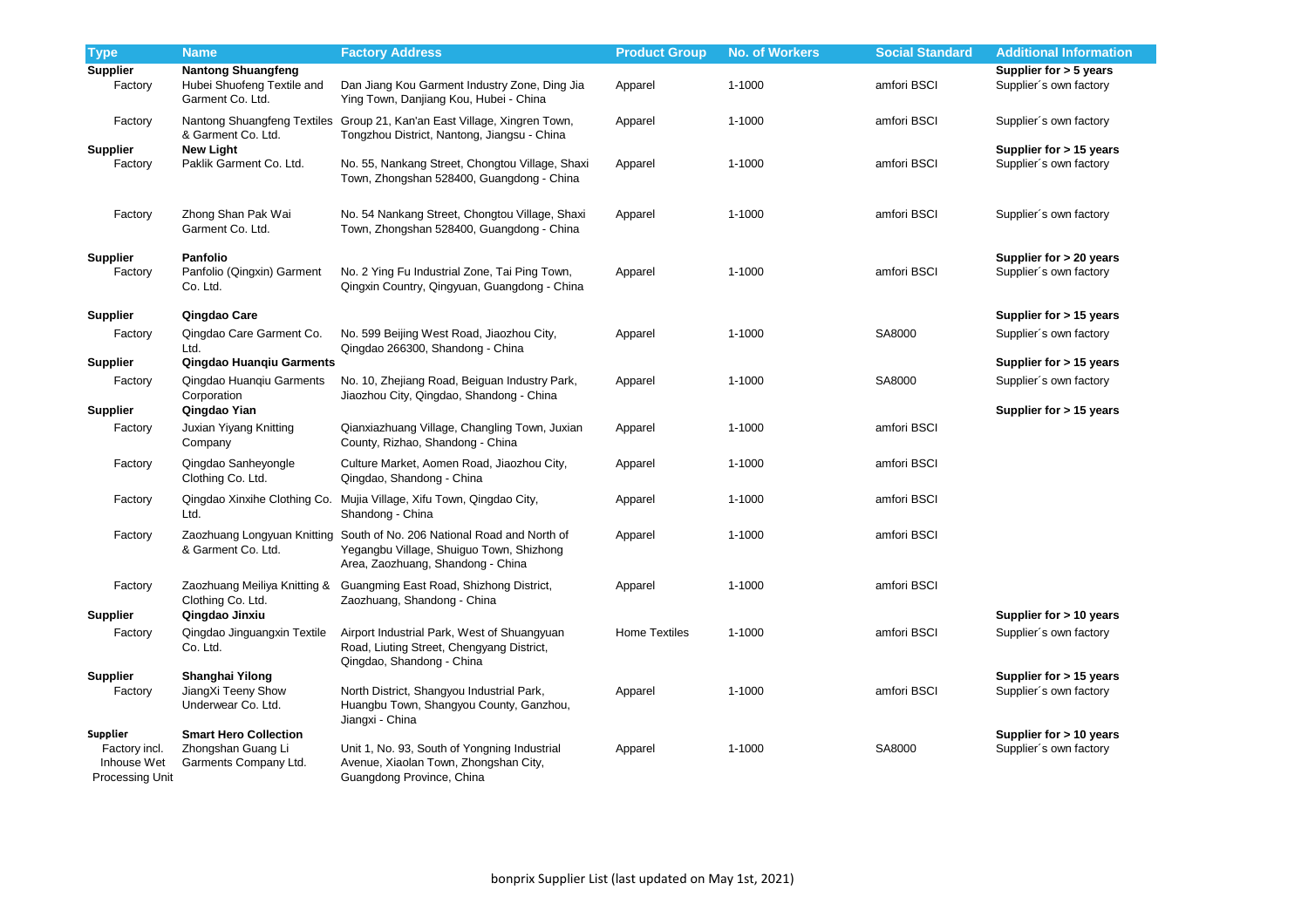| <b>Type</b>     | <b>Name</b>                                    | <b>Factory Address</b>                                                                                                        | <b>Product Group</b> | <b>No. of Workers</b> | <b>Social Standard</b>   | <b>Additional Information</b> |
|-----------------|------------------------------------------------|-------------------------------------------------------------------------------------------------------------------------------|----------------------|-----------------------|--------------------------|-------------------------------|
| <b>Supplier</b> | <b>Rong Heng</b>                               |                                                                                                                               |                      |                       |                          | Supplier for > 15 years       |
| Factory         | Ltd.                                           | Orient Rongheng Lingerie Co. No. 6 Fodu Road, Economic Development Zone,<br>Wenshang, Jining 272509, Shandong - China         | Apparel              | 1-1000                | amfori BSCI              | Supplier's own factory        |
| Factory         | Zhejiang Lanhaixin<br>Underwear Co. Ltd.       | 3/F, 2. Building, Huaxi Xiaowei Industrial Park,<br>No. 1067 Kangji North Road, Jindong District,<br>Jinhua, Zhejiang - China | Apparel              | 1-1000                | amfori BSCI              |                               |
| <b>Supplier</b> | Shanghai Rongyu Garment                        |                                                                                                                               |                      |                       |                          | Supplier for > 10 years       |
| Factory         | Ltd.                                           | Shanghai Renyi Garment Co. No. 88 Xianju Road, Zhujing Industrial Area,<br>Jinshan District, Shanghai 201500 - China          | Apparel              | 1-1000                | amfori BSCI              | Supplier's own factory        |
| Factory         | Jining Yijie Garment Co. Ltd.                  | Government Resident, Yinsi Town, Wenshang<br>County, Jining, Shandong - China                                                 | Apparel              | 1-1000                | amfori BSCI              | Supplier's own factory        |
| Factory         | Ltd.                                           | Shanghai Yirong Garment Co. No. 88 Jianshe Road, Zhoupu Town, Pudong<br>New Area, Shanghai - China                            | Apparel              | 1-1000                | amfori BSCI              | Supplier's own factory        |
| <b>Supplier</b> | Shanghai Zhimi                                 |                                                                                                                               |                      |                       |                          | Supplier for > 10 years       |
| Factory         | CO., LTD. (027728)                             | HANGZHOU GAOYI SHOES No. 290, Gonghebei Road, Xindeng Town,<br>Fuyang District, Hangzhou City, Zhejiang - China               | Footwear             | 1-1000                | Otto Group<br>Assessment |                               |
| Factory         | Hangzhou Hongmao<br>Footwear Co. Ltd.          | Huantan Village, Jinhua Town, Xiaoshan District,<br>Hangzhou City, Hangzhou, Zhejiang - China                                 | Footwear             | 1-1000                | amfori BSCI              |                               |
| Factory         | Huayu Footwear<br>Manufacturing Co. Ltd.       | No. 983, Xiejia Village, Puyang Town, Xiaoshan<br>District, Hangzhou 350003, Zhejiang - China                                 | Footwear             | 1-1000                | amfori BSCI              |                               |
| Factory         | Zhejiang Likai Footwear                        | No. 8, Likai Road, Jiyang Street, Zhuji, Zhejiang -<br>China                                                                  | Footwear             | 1-1000                | amfori BSCI              |                               |
| <b>Supplier</b> | <b>Trader Land</b>                             |                                                                                                                               |                      |                       |                          | Supplier for > 15 years       |
| Factory         | Laiyang Huatai Textile Co.<br>Ltd.             | No. 9 Area A, Laiyang Foreign Industrial Zone,<br>Yantai 265200, Shandong - China                                             | Apparel              | 1-1000                | SA8000                   | Supplier's own factory        |
| <b>Supplier</b> | <b>Wenzhou QSP</b>                             |                                                                                                                               |                      |                       |                          | Supplier for $> 10$ years     |
| Factory         | Guangzhou Bangqi Leather<br>Co. Ltd.           | No. 83 of Xiangxing Street, Hecheng Village,<br>Shiling Town, Huadu District, Guangdong - China                               | Others               | 1-1000                | amfori BSCI              |                               |
| Factory         | Ltd.                                           | Wenzhou Bangqi Leather Co. Xianyan Industry Park, Ouhai Economic<br>Development Zone, Wenzhou, Zhejiang - China               | Others               | 1-1000                | amfori BSCI              |                               |
| <b>Supplier</b> | <b>Xiamen HQ Garments</b>                      |                                                                                                                               |                      |                       |                          | Supplier for > 10 years       |
| Factory         | Jiangxi Province Xin Bang<br>Garments Co. Ltd. | B11-12, Gongqing City Export, Garment<br>Industrial Park, Gonganzhong Road,<br>Gongqingcheng City, Jiujiang, Jiangxi - China  | Apparel              | $1 - 1000$            | amfori BSCI              |                               |
| Factory         | Ningxia Minning Textile<br>Products Co. Ltd.   | The Industrial Function Zone Storage Processing<br>Park Haiyuan County, Zhongwei, Ningxia Huizu,<br>Zizhiqu - China           | Apparel              | $1 - 1000$            | amfori BSCI              |                               |
| Factory         | Xiamen Expanding Industrial<br>Co. Ltd.        | 2-4/F, No. 21 Siming Park, Industrial<br>Concentration Zone, Tong'an District, Xiamen,<br>Fujian - China                      | Apparel              | 1-1000                | amfori BSCI              | Supplier's own factory        |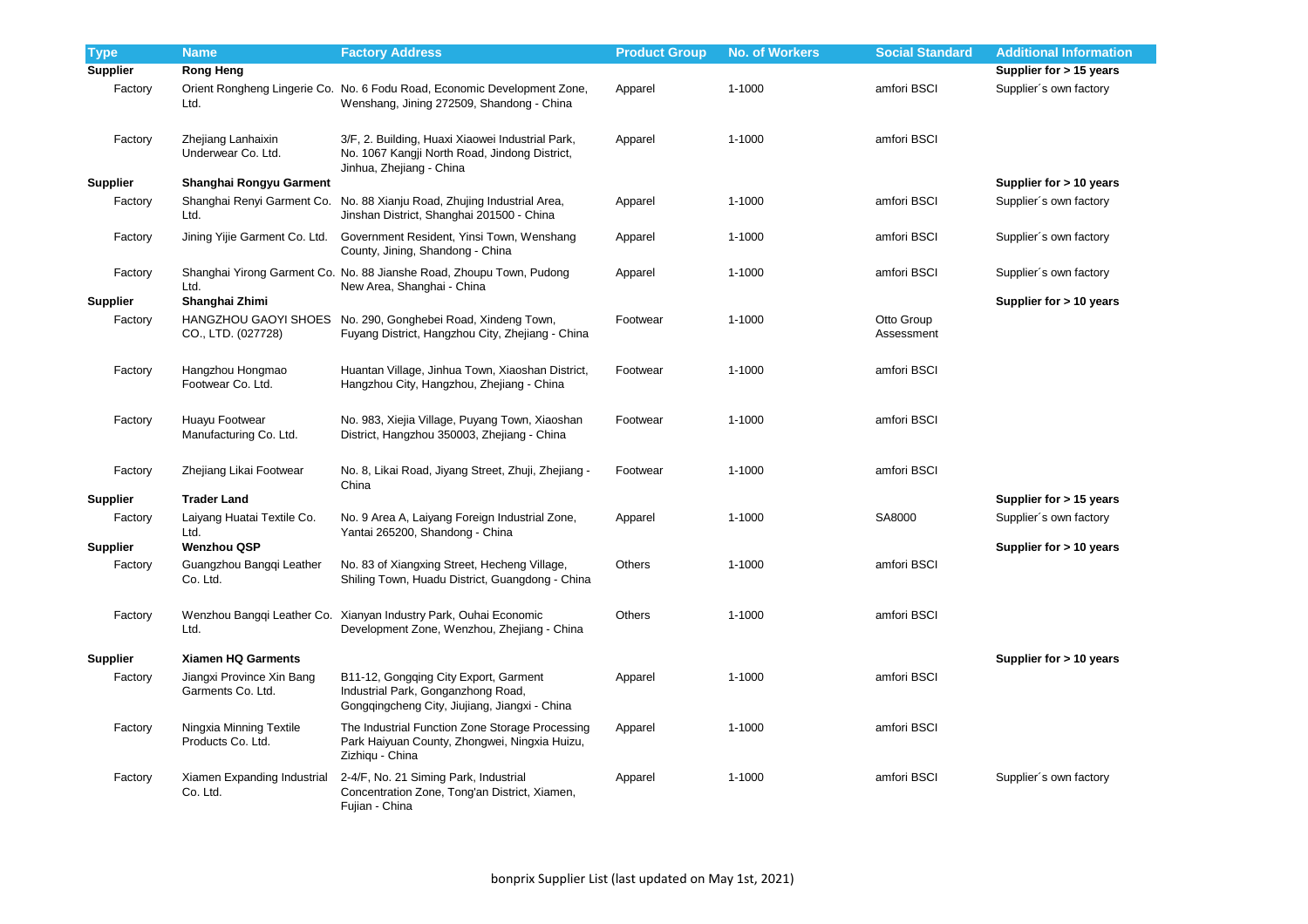| <b>Type</b>                                                        | <b>Name</b>                                                              | <b>Factory Address</b>                                                                                                       | <b>Product Group</b> | <b>No. of Workers</b> | <b>Social Standard</b> | <b>Additional Information</b>                     |
|--------------------------------------------------------------------|--------------------------------------------------------------------------|------------------------------------------------------------------------------------------------------------------------------|----------------------|-----------------------|------------------------|---------------------------------------------------|
| <b>Supplier</b><br>Factory incl.<br>Inhouse Wet<br>Processing Unit | <b>Yichang Richart</b><br><b>Yichang Richart Garment</b><br>Factory Ltd. | No. 11-16 Gongtong Village, Wujiagang District,<br>Yichang, Hubei - China                                                    | Apparel              | $1 - 1000$            | SA8000                 | Supplier for > 5 years<br>Supplier's own factory  |
| <b>Supplier</b><br>Factory incl.<br>Inhouse Wet<br>Processing Unit | Yihua<br>Ltd.                                                            | Huzhou Xibomo Garment Co. North No. 308, Oasis Avenue, Si'an Town,<br>Changxing County, Huzhou, Zhejiang - China             | Apparel              | 1-1000                | SA8000                 | Supplier for > 15 years<br>Supplier's own factory |
| Factory incl.<br>Inhouse Wet<br>Processing Unit                    | Shanghai Yihua Industry Co.<br>Ltd.                                      | No. 7000, Caolang Road, Langxia Town, Jinshan<br>District, Shanghai - China                                                  | Apparel              | 1-1000                | SA8000                 | Supplier's own factory                            |
| <b>Supplier</b>                                                    | <b>Zhejiang Newfine</b>                                                  |                                                                                                                              |                      |                       |                        | Supplier for > 10 years                           |
| Factory                                                            | Jiaxing Guanchuang<br>Garments Co. Ltd.                                  | 3. F, No. 2 Building, No. 473, Shuguang Road,<br>Economic & Technological Development Zone,<br>Jiaxing, Zhejiang - China.    | Apparel              | 1-1000                | amfori BSCI            |                                                   |
| <b>India</b>                                                       |                                                                          |                                                                                                                              |                      |                       |                        |                                                   |
| <b>Type</b>                                                        | <b>Name</b>                                                              | <b>Factory Address</b>                                                                                                       | <b>Product Group</b> | <b>No. of Workers</b> | <b>Social Standard</b> | <b>Additional Information</b>                     |
| <b>Supplier</b>                                                    | <b>Adam Exports</b>                                                      |                                                                                                                              |                      |                       |                        | Supplier for $> 15$ years                         |
| Factory                                                            | <b>Adam Exports</b>                                                      | A-322/8, 40, Shed Area G.I.D.C., Vapi 396195,<br>Gujarat - India                                                             | Apparel              | 1-1000                | SA8000                 | Supplier's own factory                            |
| <b>Supplier</b>                                                    | Ashwath                                                                  |                                                                                                                              |                      |                       |                        | Supplier for > 15 years                           |
| Factory                                                            | Ashwath Inc. (Inhouse)                                                   | 137 Mumoorthy Nagar, P.N. Road, Tiruppur<br>641602, Tamil Nadu - India                                                       | Apparel              | 1-1000                | SA8000                 | Supplier's own factory                            |
| <b>Supplier</b>                                                    | <b>Danavarshini</b>                                                      |                                                                                                                              |                      |                       |                        | Supplier for > 15 years                           |
| Factory                                                            | Danavarshini Exports (P) Ltd.                                            | 2/543-A, Vaikkal Medu, Sevanthampalayam Ring<br>Road, Muthanampalayam, Tiruppur 641606,<br>Tamil Nadu - India                | Apparel              | 1-1000                | SA8000                 | Supplier's own factory                            |
| Factory                                                            | Danavarshini Exports (P) Ltd.                                            | 192/1, Easwaran, Boopathi Industrial Complex,<br>Velliyampalayam, Uthukuli Main Road, Tiruppur<br>641607, Tamil Nadu - India | Apparel              | 1-1000                | SA8000                 | Supplier's own factory                            |
| <b>Supplier</b>                                                    | <b>Fairtex</b>                                                           |                                                                                                                              |                      |                       |                        | Supplier for > 15 years                           |
| Factory                                                            | Sharp Knit Designs                                                       | SF. No.1/740 D1, Moogabigai Nagar Extn,<br>Palavanchipalayam, Tiruppur, Tamil Nadu<br>641604 - India                         | Apparel              | $1 - 1000$            | SA8000                 | Supplier's own factory                            |
| <b>Supplier</b>                                                    | <b>Fashion Makers Group</b>                                              |                                                                                                                              |                      |                       |                        | Supplier for > 10 years                           |
| Factory                                                            | <b>Fashion Makers Group</b>                                              | C-129, Sector-63, Noida, Gautambudh Nagar-<br>201307, Uttar Pradesh - India                                                  | Apparel              | 1-1000                | amfori BSCI            | Supplier's own factory                            |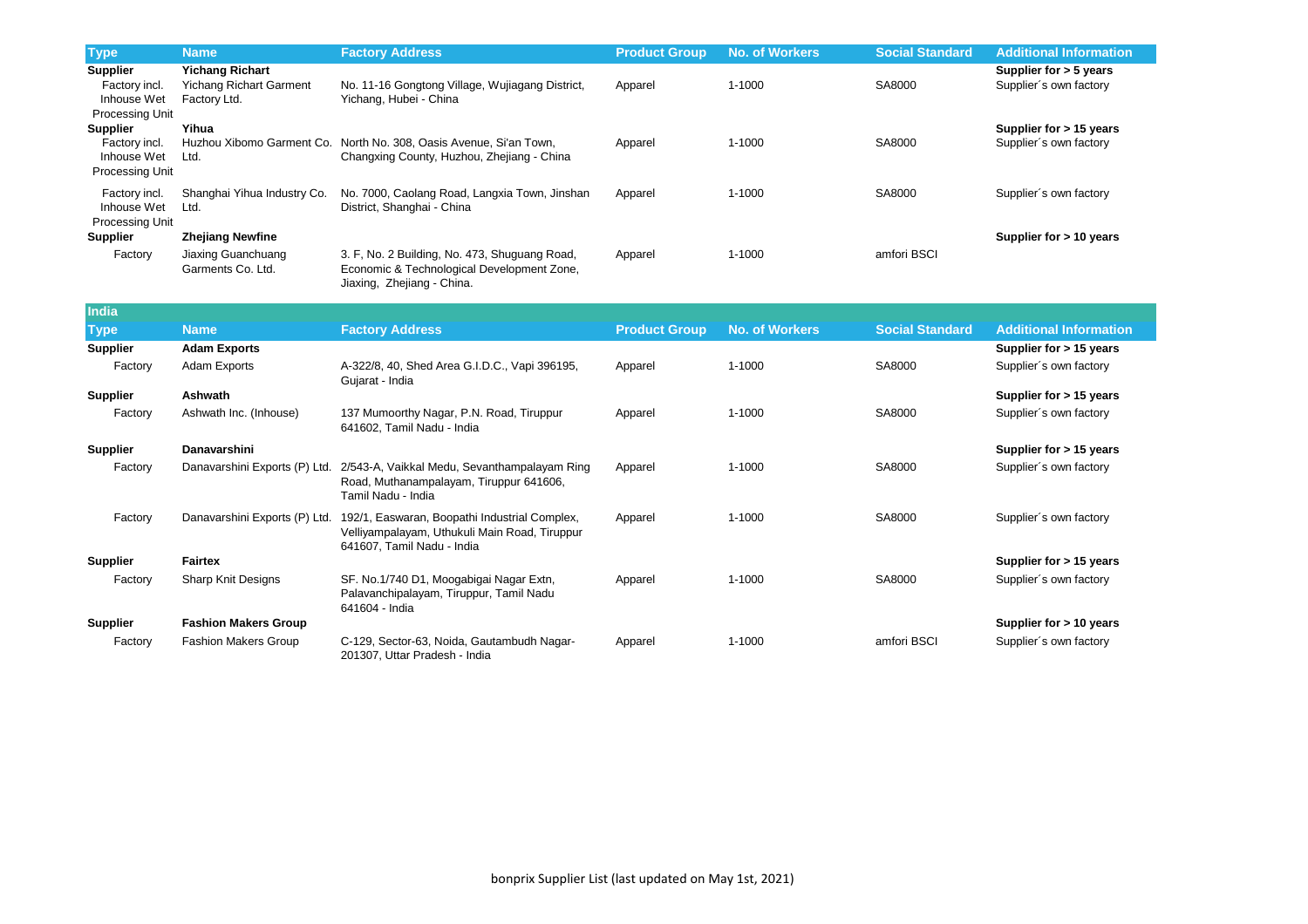| <b>Type</b>     | <b>Name</b>                  | <b>Factory Address</b>                                                                                                                           | <b>Product Group</b> | <b>No. of Workers</b> | <b>Social Standard</b> | <b>Additional Information</b> |
|-----------------|------------------------------|--------------------------------------------------------------------------------------------------------------------------------------------------|----------------------|-----------------------|------------------------|-------------------------------|
| <b>Supplier</b> | <b>JPS Trading</b>           |                                                                                                                                                  |                      |                       |                        | Supplier for > 15 years       |
| Factory         | Kaasmika Fashion             | No. 8, 9, 20, 21, Sri Mutharamman Nagar,<br>Mudalipalayam Pirivu, Peruntholuvu Road,<br>Vijayapuram Post, Tiruppur 641606, Tamil Nadu -<br>India | Apparel              | $1 - 1000$            | SA8000                 |                               |
| Factory         | <b>MK Exports</b>            | No. 2/987, JJ Nagar Pirivu, Palavanchipalayam<br>Ring Road, Veerapandi, Tirupur 641605, Tamil<br>Nadu - India                                    | Apparel              | $1 - 1000$            | amfori BSCI            |                               |
| Factory         | <b>Orginal Knit Exports</b>  | 60/7 Nalli Gounder Nagar, Kangeyam Road,<br>Nallur, Tiruppur 641664, Tamil Nadu - India                                                          | Apparel              | $1 - 1000$            | SA8000                 |                               |
| Factory         | <b>Sharp Knit Designs</b>    | SF. No.1/740 D1, Moogabigai Nagar Extn,<br>Palavanchipalayam, Tiruppur 641604, Tamil<br>Nadu - India                                             | Apparel              | 1-1000                | SA8000                 |                               |
| Factory         | <b>Smart Garments</b>        | No. 23/A2, Vadivel Rice Mill Compound,<br>Dharapuram Road, K. Chettipalayam, Tiruppur<br>641608, Tamil Nadu - India                              | Apparel              | $1 - 1000$            | amfori BSCI            |                               |
| Factory         |                              | Thangamman Fashions Unit 1 SF. No.15/4/1, 2 Thangamman Compound,<br>Vadugan Thottam, Kasipalayam, Tiruppur<br>641606, Tamil Nadu - India         | Apparel              | $1 - 1000$            | amfori BSCI            |                               |
| Factory         | Veera Garments               | S.F. No. 651/648, Puliankadu, Kallampalayam,<br>Tiruppur 641602, Tamil Nadu - India                                                              | Apparel              | 1-1000                | SA8000                 |                               |
| <b>Supplier</b> | (K)Shetra                    |                                                                                                                                                  |                      |                       |                        | Supplier for > 10 years       |
| Factory         | (K) Shethra Exports          | No. 711, Nithya Ginning Factory Compound,<br>Karappagoundam Palayam, Tiruppur 641604,<br>Tamil Nadu - India                                      | Apparel              | $1 - 1000$            | SA8000                 | Supplier's own factory        |
| <b>Supplier</b> | <b>Mantra</b>                |                                                                                                                                                  |                      |                       |                        | Supplier for > 20 years       |
| Factory         | <b>Craft Creations</b>       | 76/1 B Malar Garden, Goundampalayam Road,<br>Ganapathypalayam, Tiruppur 641605, Tamil<br>Nadu - India                                            | Apparel              | 1-1000                | SA8000                 |                               |
| Factory         | Manju Export                 | S.F. No. 712, 1 E.B. Nagar, 60 Feet Road,<br>Velliankadu, Tiruppur 641604, Tamil Nadu - India                                                    | Apparel              | 1-1000                | SA8000                 |                               |
| Factory         | S.P. TEX                     | S.F. No. 730/1, Navithan Thottam, Velliankadu,<br>Thennampalayam East, Tiruppur 641604, Tamil<br>Nadu - India                                    | Apparel              | 1-1000                | SA8000                 |                               |
| Factory         | Yazhini Garments             | No. 12, 60 Feet Road Jucntion East,<br>Velliyangadu, Tiruppur 641604, Tamil Nadu -<br>India                                                      | Apparel              | $1 - 1000$            | SA8000                 |                               |
| <b>Supplier</b> | <b>Original Knit Exports</b> |                                                                                                                                                  |                      |                       |                        | Supplier for > 10 years       |
| Factory         | Orginal Knit Exports         | 60/7 Nalli Gounder Nagar, Kangeyam Road,<br>Nallur, Tiruppur 641664, Tamil Nadu - India                                                          | Apparel              | 1-1000                | SA8000                 | Supplier's own factory        |
| <b>Supplier</b> | <b>Pratik Garments</b>       |                                                                                                                                                  |                      |                       |                        | Supplier for > 20 years       |
| Factory         | Praktik Hosiery              | No. 15-18, K.R.R Thottam, Mangalam Road,<br>Tiruppur 641604, Tamil Nadu - India                                                                  | Apparel              | $1 - 1000$            | SA8000                 | Supplier's own factory        |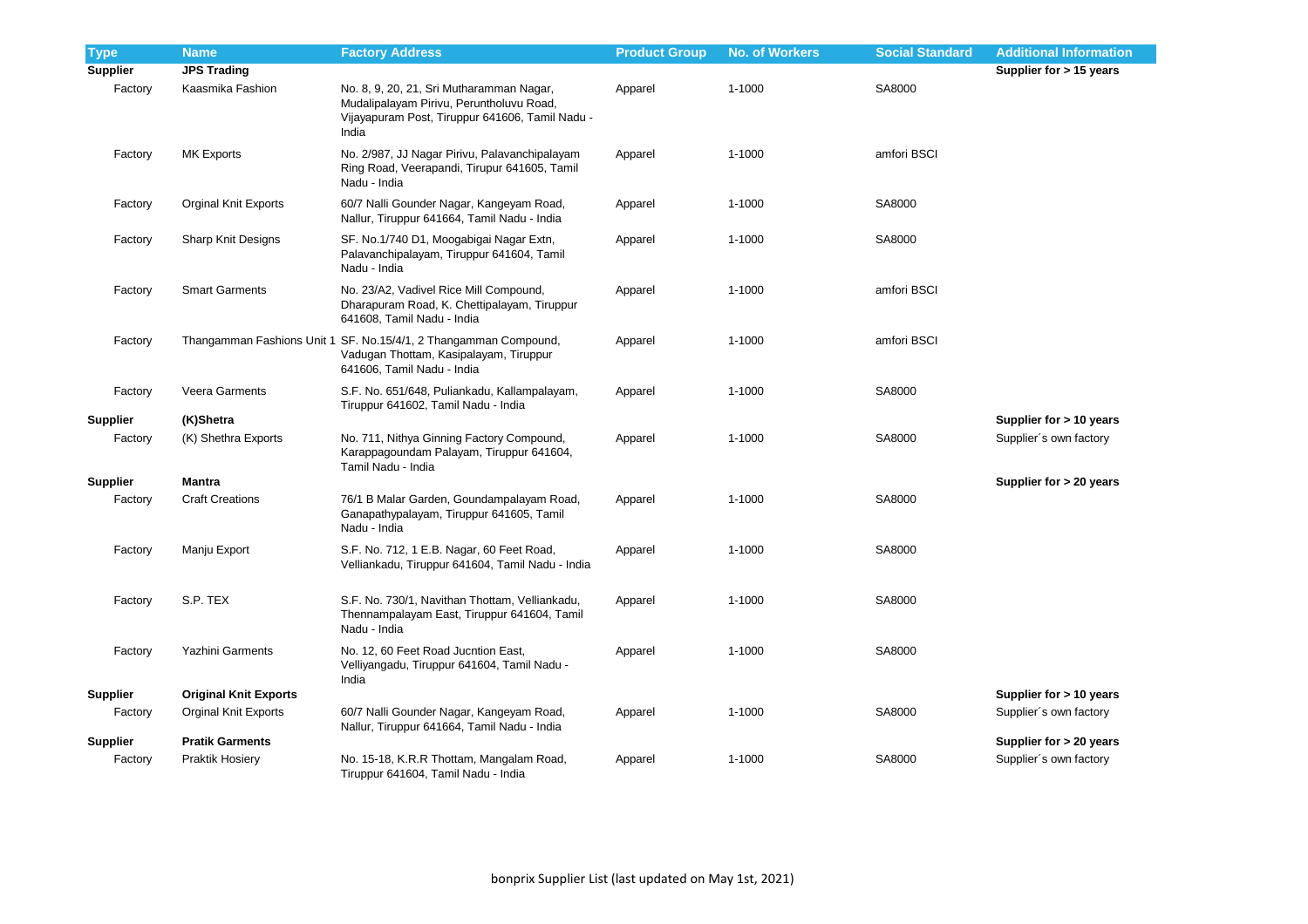| <b>Type</b>      | <b>Name</b>                             | <b>Factory Address</b>                                                                                                                                 | <b>Product Group</b> | <b>No. of Workers</b> | <b>Social Standard</b> | <b>Additional Information</b> |
|------------------|-----------------------------------------|--------------------------------------------------------------------------------------------------------------------------------------------------------|----------------------|-----------------------|------------------------|-------------------------------|
| <b>Supplier</b>  | <b>Saibaba Garments</b>                 |                                                                                                                                                        |                      |                       |                        | Supplier for > 10 years       |
| Factory          | Saibaba Garments                        | Building No. 11, 16, Unit No. 108, 109, 110, Opp.<br>Gajanan Petrol Pump, Dapode Road, Mankoli<br>Naka, Bhiwandi, Thane, Maharashtra 421302 -<br>India | Apparel              | $1 - 1000$            | SA8000                 | Supplier's own factory        |
| <b>Supplier</b>  | Radium India                            |                                                                                                                                                        |                      |                       |                        | Supplier for > 20 years       |
| Factory          | Radium India                            | Kripa Industrial Complex Building, A-3, Unit No.<br>1 & 2, Village Sonale, Bhiwandi, Thane,<br>Maharashtra 421302 - India                              | Apparel              | 1-1000                | SA8000                 | Supplier's own factory        |
| Indonesia        |                                         |                                                                                                                                                        |                      |                       |                        |                               |
| <b>Type</b>      | <b>Name</b>                             | <b>Factory Address</b>                                                                                                                                 | <b>Product Group</b> | <b>No. of Workers</b> | <b>Social Standard</b> | <b>Additional Information</b> |
| <b>Supplier</b>  | <b>Busana Remaja</b>                    |                                                                                                                                                        |                      |                       |                        | Supplier for > 20 years       |
| Factory          |                                         | Pt. Busana Remaja Agracipta Kampung Pasirnangka, Desa Pasirnangka. Kel.<br>Pasirnangka, Kec. Tigaraksa, Tangerang 15720,<br>Banten - Indonesia         | Apparel              | $1 - 1000$            | amfori BSCI            | Supplier's own factory        |
| Factory          | Pt. Busana Remaja Agracipta<br>(Bantul) | Jl. Pemuda, Klodran, Kadirojo, Jonggrangan,<br>Bantul 55711, Daerah Istimewa Yogyakarta -<br>Indonesia                                                 | Apparel              | 1001-5000             | amfori BSCI            | Supplier's own factory        |
| <b>Pakistan</b>  |                                         |                                                                                                                                                        |                      |                       |                        |                               |
| <b>Type</b>      | <b>Name</b>                             | <b>Factory Address</b>                                                                                                                                 | <b>Product Group</b> | <b>No. of Workers</b> | <b>Social Standard</b> | <b>Additional Information</b> |
| <b>Supplier</b>  | Chottani                                |                                                                                                                                                        |                      |                       |                        | Supplier for > 10 years       |
| Factory          | Chottani Industries                     | Plot No. F-487/A, Workers Road, Site, Karachi,<br>Sindh - Pakistan                                                                                     | Apparel              | 1-1000                | amfori BSCI            | Supplier's own factory        |
| <b>Supplier</b>  | <b>Homecare Textile</b>                 |                                                                                                                                                        |                      |                       |                        | Supplier for > 20 years       |
| Factory          | Homecare Textile                        | Plot No. D-117, S.I.T.E, Karachi 75700, Sindh -<br>Pakistan                                                                                            | <b>Home Textiles</b> | $1 - 1000$            | amfori BSCI            | Supplier's own factory        |
| <b>Supplier</b>  | <b>Knittex Garments</b>                 |                                                                                                                                                        |                      |                       |                        | Supplier for > 20 years       |
| Factory          | <b>Knittex Garments</b>                 | Plot No. 103, Sector 15, Korangi Industrial Area,<br>Karachi 74900, Sindh - Pakistan                                                                   | Apparel              | $1 - 1000$            | amfori BSCI            | Supplier's own factory        |
| <b>Sri Lanka</b> |                                         |                                                                                                                                                        |                      |                       |                        |                               |
| <b>Type</b>      | <b>Name</b>                             | <b>Factory Address</b>                                                                                                                                 | <b>Product Group</b> | <b>No. of Workers</b> | <b>Social Standard</b> | <b>Additional Information</b> |
| <b>Supplier</b>  | <b>JPS Trading</b>                      |                                                                                                                                                        |                      |                       |                        | Supplier for > 15 years       |
| Factory          | KASH Garments (Pvt) Ltd                 | Pitigala Road, Katendola, Elpitiya - Sri Lanka                                                                                                         | Apparel              | 1-1000                | amfori BSCI            |                               |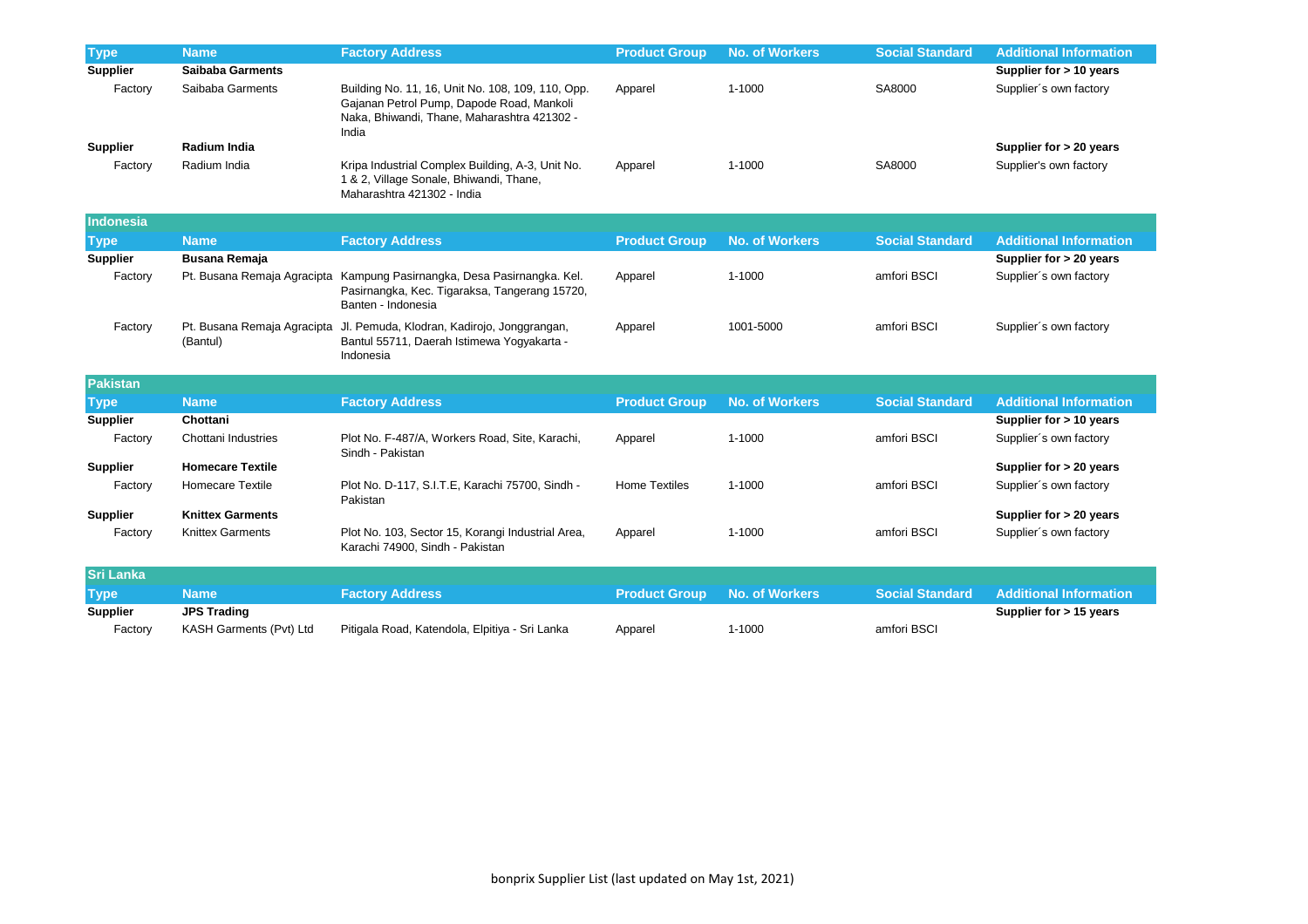| <b>Turkey</b>   |                          |                                                                                                                                                |                      |                       |                          |                               |
|-----------------|--------------------------|------------------------------------------------------------------------------------------------------------------------------------------------|----------------------|-----------------------|--------------------------|-------------------------------|
| <b>Type</b>     | <b>Name</b>              | <b>Factory Address</b>                                                                                                                         | <b>Product Group</b> | <b>No. of Workers</b> | <b>Social Standard</b>   | <b>Additional Information</b> |
| <b>Supplier</b> | <b>As Tekstil</b>        |                                                                                                                                                |                      |                       |                          | Supplier for $> 15$ years     |
| Factory         | Ankakusu Tekstil         | Yanimahalle Mah. 1513 Sokak Habiboglu Apt.<br>No. 7, C Bagcilar, Istanbul, Turkey                                                              | Apparel              | 1-1000                | Otto Group<br>Assessment |                               |
| Factory         | <b>AS Tekstil</b>        | Mehmet Nesih Ozmen Mah. Keresteciler Sitesi<br>Fatih Cad. Ardic Sok Onel Is Merkezi, No. 10<br>Giris Kat, Merter, Nil, Istanbul 34010 - Turkey | Apparel              | 1-1000                | amfori BSCI              | Supplier's own factory        |
| Factory         | <b>AS Tekstil</b>        | Camkoy Mah. Akcakoca Karayolu Uzeri No. 285<br>Merkez, Duzce 81650 - Turkey                                                                    | Apparel              | $1 - 1000$            | amfori BSCI              | Supplier's own factory        |
| Factory         | <b>Beyber Tekstil</b>    | Karaca Mah. Teknik Sok. No. 1/101-201, Duezce<br>- Turkey                                                                                      | Apparel              | $1 - 1000$            | amfori BSCI              |                               |
| Factory         | Cellini Tekstil          | Mehmet Nesih Ozmen Mah. Keresteciler Sitesi<br>Fatih Cad. Kalender Sokak No. 12 No. 2 Merter,<br>Istanbul, Turkey                              | Apparel              | $1 - 1000$            | Otto Group<br>Assessment | Supplier's own factory        |
| <b>Supplier</b> | Ayisigi Tekstil          |                                                                                                                                                |                      |                       |                          | Supplier for $> 15$ years     |
| Factory         | Ayisigi Tekstil          | Namik Kemal Mah. 169 Sok. No. 30-34,<br>Esenyurt, Istanbul - Turkey                                                                            | Apparel              | $1 - 1000$            | amfori BSCI              | Supplier's own factory        |
| <b>Supplier</b> | Aytex                    |                                                                                                                                                |                      |                       |                          | Supplier for > 10 years       |
| Factory         | Akkanat Konfeksiyon      | Akcaburagaz Mah., Ugur Mumcu Cad. No. 47, A<br>Blok Esenyurt, Istanbul - Turkey                                                                | Apparel              | $1 - 1000$            | amfori BSCI              | Supplier's own factory        |
| Factory         | Alteks Konfeksiyon       | Akcaburgaz Mah., Ugur Mumcu Cad. No. 47, E<br>Blok Esenyurt, Istanbul - Turkey                                                                 | Apparel              | 1-1000                | amfori BSCI              |                               |
| Factory         | Arik Tekstil Konfeksiyon | Akcaburagaz Mah., Ugur Mumcu Cad. No. 47, A<br>Blok Esenyurt, Istanbul 34522 - Turkey                                                          | Apparel              | 1-1000                | amfori BSCI              |                               |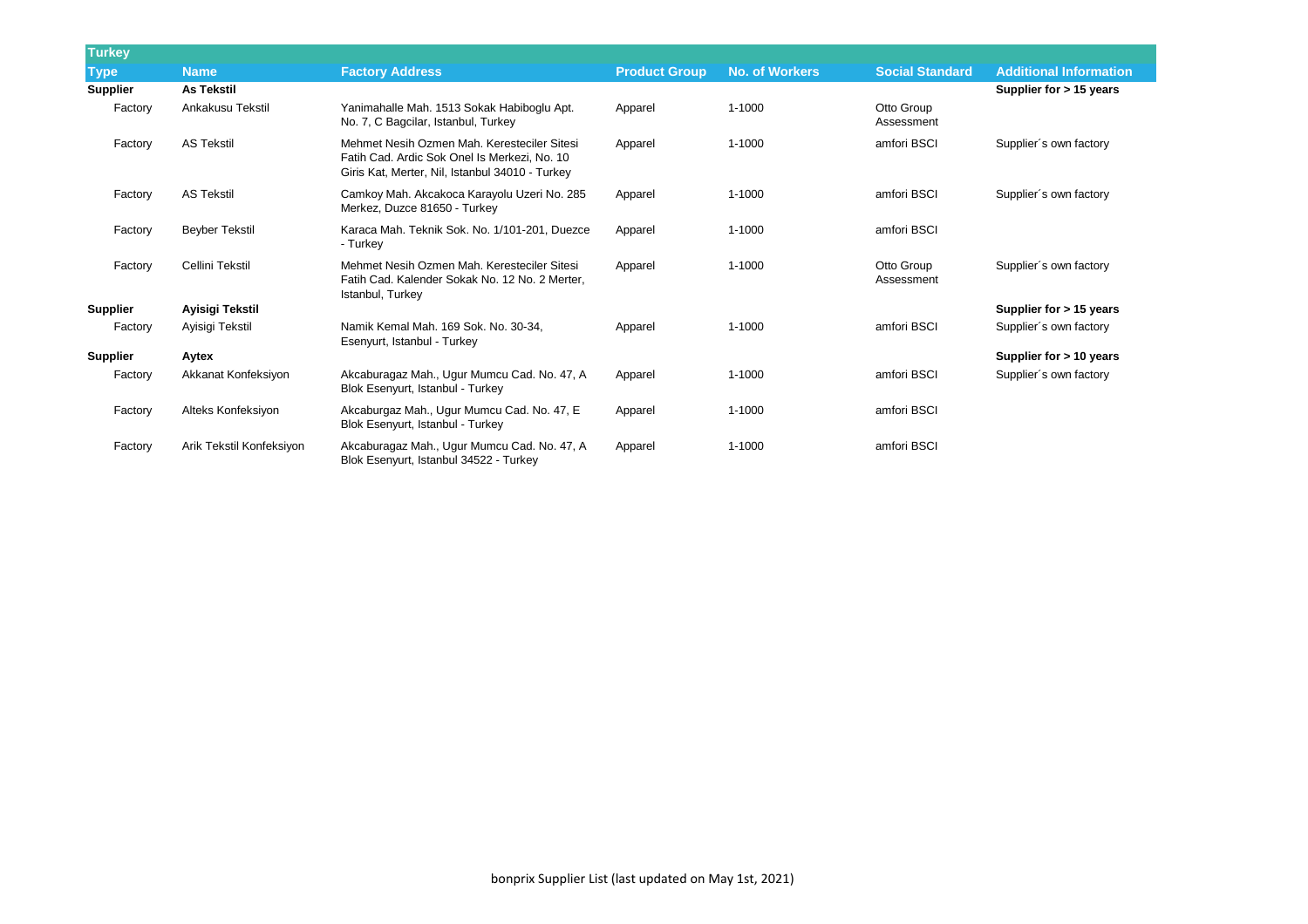| <b>Type</b>     | <b>Name</b>                         | <b>Factory Address</b>                                                                          | <b>Product Group</b> | <b>No. of Workers</b> | <b>Social Standard</b> | <b>Additional Information</b> |
|-----------------|-------------------------------------|-------------------------------------------------------------------------------------------------|----------------------|-----------------------|------------------------|-------------------------------|
| <b>Supplier</b> | Internova                           |                                                                                                 |                      |                       |                        | Supplier for $>$ 5 years      |
| Factory         | Berteks Konfeksiyon                 | Mahmutbey Mah. Soguksu Cad. No. 22 Bagcilar,<br>Istanbul 34212 - Turkey                         | Apparel              | $1 - 1000$            | amfori BSCI            |                               |
| Factory         | Berteks Konfeksiyon                 | Demirci Koyu Mevkii, Sinop Organize San<br>Bolgesi 9. Cad. No. 6 Merkez, Sinop - Turkey         | Apparel              | 1-1000                | amfori BSCI            |                               |
| Factory         | Burcu Tekstil (Metin Karakus)       | Baglar Cesme Mah. 1777. Sok. No. 6, Esenyurt,<br>Istanbul 34517 - Turkey                        | Apparel              | $1 - 1000$            | amfori BSCI            |                               |
| Factory         | Demka Moda Tekstil                  | Petrol OSB Mah. 16. Cad. No. 12A, Adiyaman -<br>Turkey                                          | Apparel              | 1-1000                | amfori BSCI            |                               |
| Factory         | <b>Deteks Tekstil</b>               | Cihangir Mah. Sehit Piyade er yavuz Cad. Bahar<br>Sok. No. 13, Avcilar, Istanbul 34310 - Turkey | Apparel              | 1-1000                | amfori BSCI            |                               |
| Factory         | <b>Gaffar Tekstil</b>               | Yenibosna Merkez Mah. Mustu Sok. No. 32/1<br>Bahcelievler, Istanbul 34197 - Turkey              | Apparel              | $1 - 1000$            | amfori BSCI            |                               |
| Factory         | Koton Eksport Konfeksiyon           | Keresteciler Sitesi Defne Sok. No. 13 Merter<br>Gungoren, Istanbul - Turkey                     | Apparel              | 1-1000                | amfori BSCI            |                               |
| Factory         | Mil-May Tekstil (Malatya<br>Branch) | II. Organize Sanayi Bölgesi 6. Cad. No. 18<br>Yesilyurt, Malatya - Turkey                       | Apparel              | $1 - 1000$            | amfori BSCI            |                               |
| Factory         | Mil-may Tekstil                     | Alemdag Mah. Atabey Cad. No.29/A Çekmeköy,<br>Istanbul - Turkey                                 | Apparel              | $1 - 1000$            | amfori BSCI            |                               |
| Factory         | <b>Rota Tekstil</b>                 | Ayridam Köyü, Çorakli Mevkii 4km. No. 7,<br>Sorgun, Yozgat - Turkey                             | Apparel              | $1 - 1000$            | amfori BSCI            |                               |
| <b>Supplier</b> | <b>Badilli</b>                      |                                                                                                 |                      |                       |                        | Supplier for > 10 years       |
| Factory         | Efe Tekstil (Hulya Ellialti)        | Cumhuriyet Mah. 1. Karanfil Sok. No. 31,<br>Istanbul - Turkey                                   | Apparel              | $1 - 1000$            | amfori BSCI            |                               |
| Factory         | Hanci Tekstil (Muzaffer<br>Basak)   | Cumhuriyet Mah., Karanfil Sokak No. 31/3<br>Kücükcekmece 34290, Istanbul - Turkey               | Apparel              | $1 - 1000$            | amfori BSCI            |                               |
| Factory         | Tutku Tekstil (Nurhan Tunel)        | Cumhuriyet Mah., Karanfil Sokak, No. 31/2,<br>Kücükcekmece 34290, Istanbul - Turkey             | Apparel              | $1 - 1000$            | amfori BSCI            |                               |